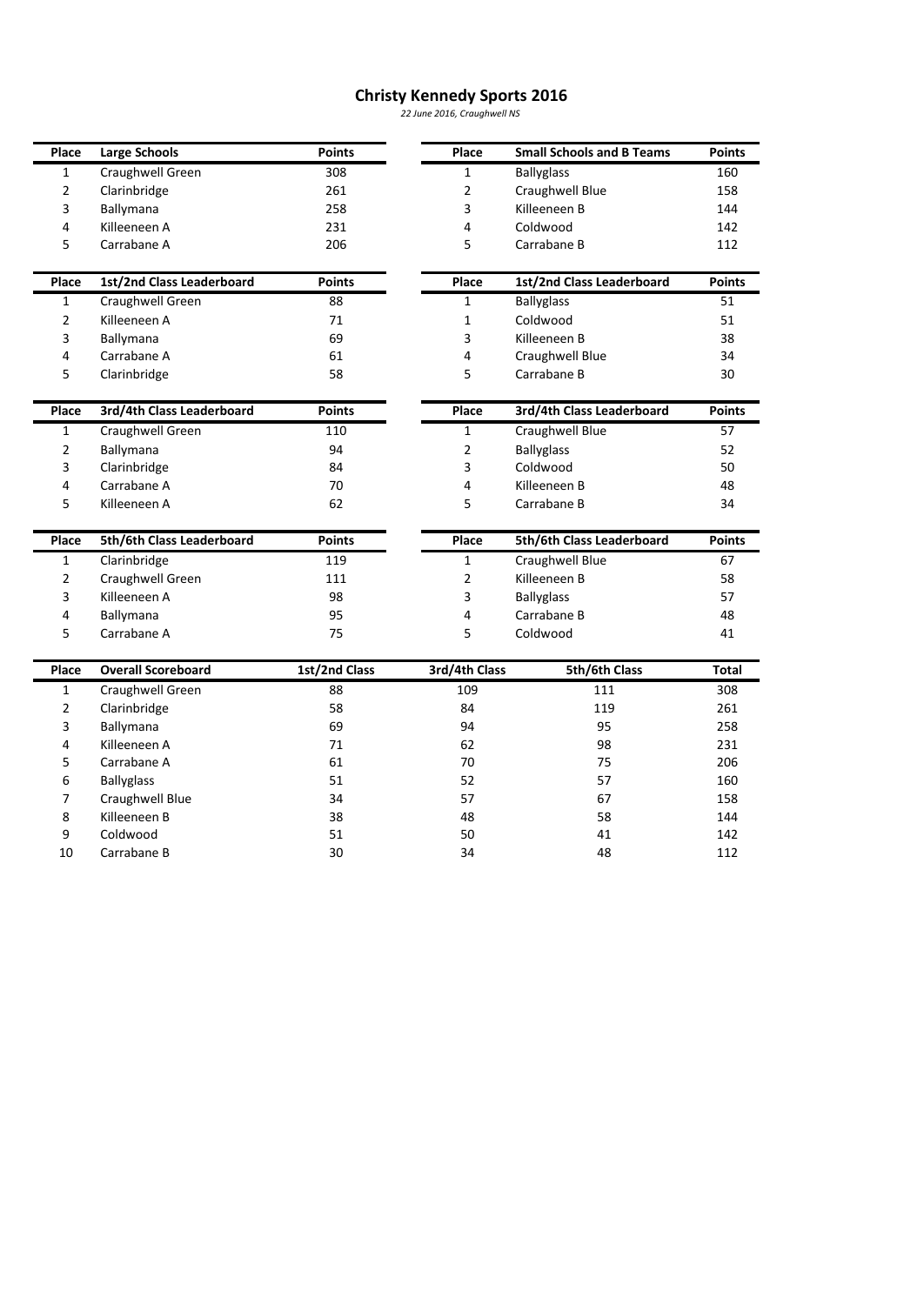## **1st/2nd Class Girls 1st/2nd Class Girls 1st**

|                      |                                     | <b>Christy Kennedy Sports 2016</b> |                 |                |
|----------------------|-------------------------------------|------------------------------------|-----------------|----------------|
|                      |                                     | 22 June 2016, Craughwell NS        |                 |                |
| Place                | 1st/2nd Class Girls                 | Team                               | 60m             | <b>Points</b>  |
| 1                    | Rebecca Gardiner                    | <b>Ballyglass</b>                  |                 | 10             |
| 2                    | Keevagh Barry                       | Ballymana                          |                 | 9              |
| 3                    | Megan Niland                        | Killeeneen A                       |                 | 8              |
| 4                    | Lauren Morgan                       | Craughwell Green                   |                 | 7              |
| 5                    | Abigail Fitzgerald                  | Killeeneen B                       |                 | 6              |
| 6                    | Ruth Keogh                          | Carrabane A                        |                 | 5              |
| 7                    | Sinead Kelly                        | Craughwell Blue                    |                 | 4              |
| 8                    | <b>Heather Kelly</b>                | Coldwood                           |                 | 3              |
| 9                    |                                     | Carrabane B                        |                 | $\overline{2}$ |
|                      | Amber Walsh                         |                                    |                 |                |
| 10                   | Orla Murphy                         | Clarinbridge                       |                 | $\mathbf{1}$   |
| Place                | 1st/2nd Class Boys                  | Team                               | 60 <sub>m</sub> | <b>Points</b>  |
| 1                    | Ben Moran                           | <b>Craughwell Green</b>            |                 | 10             |
| 2                    | Stevie Keane                        | Carrabane A                        |                 | 9              |
| 3                    | Ronan Murphy                        | Killeeneen A                       |                 | 8              |
| 4                    | <b>Thomas Gallagher</b>             | Carrabane B                        |                 | 7              |
| 5                    | Sean Hoade                          | Clarinbridge                       |                 | 6              |
| 6                    | <b>Robert Gardiner</b>              | <b>Ballyglass</b>                  |                 | 5              |
| 7                    | Ben Cloonan                         | Killeeneen B                       |                 | 4              |
| 8                    | Conor Duffy                         | Craughwell Blue                    |                 | 3              |
| 9                    | Paddy Malone                        | Ballymana                          |                 | 2              |
| 10                   | Iarlaith Leen                       | Coldwood                           |                 | $\mathbf{1}$   |
|                      |                                     |                                    |                 |                |
| Place<br>$\mathbf 1$ | 1st/2nd Class Girls<br>Emma O'Toole | Team<br>Coldwood                   | 80m             | Points<br>10   |
| $\overline{2}$       | Gillian Crowe                       | Ballymana                          |                 | 9              |
|                      | Katelyn Walsh                       | Craughwell Green                   |                 | 8              |
| 3                    |                                     |                                    |                 |                |
| 4                    | Emma Deely                          | Killeeneen A                       |                 | 7              |
| 5                    | Isabelle Whyte                      | Clarinbridge                       |                 | 6              |
| 6                    | Zara Spellman                       | Carrabane A                        |                 | 5              |
| 7                    | Amy Coyne                           | Carrabane B                        |                 | 4              |
| 8                    | Amelie Bocquet                      | <b>Ballyglass</b>                  |                 | 3              |
| 9                    | Kate Heaney                         | Killeeneen B                       |                 | $\overline{2}$ |
| 10                   | Abby Haugh                          | Craughwell Blue                    |                 | $\mathbf{1}$   |
| Place                | 1st/2nd Class Boys                  | Team                               | 80m             | <b>Points</b>  |
| 1                    | Cian Connaughton                    | Carrabane A                        |                 | 10             |
| 2                    | Steven Jennings                     | Killeeneen A                       |                 | 9              |
| 3                    | Sean Lavin                          | Clarinbridge                       |                 | 8              |
| 4                    | Rory Gallagher                      | Killeeneen B                       |                 | 7              |
| 5                    | Pierce Mangan                       | Coldwood                           |                 | 6              |
| 6                    | <b>Ethan Waters</b>                 | Craughwell Green                   |                 | 5              |
| 7                    | Darragh Zimmerer                    | Ballymana                          |                 | 4              |
|                      | Orrin Gilmore                       | <b>Ballyglass</b>                  |                 | 3              |
| 8                    |                                     |                                    |                 |                |
| 9                    | Alex O'Grady                        | Carrabane B                        |                 | $\overline{2}$ |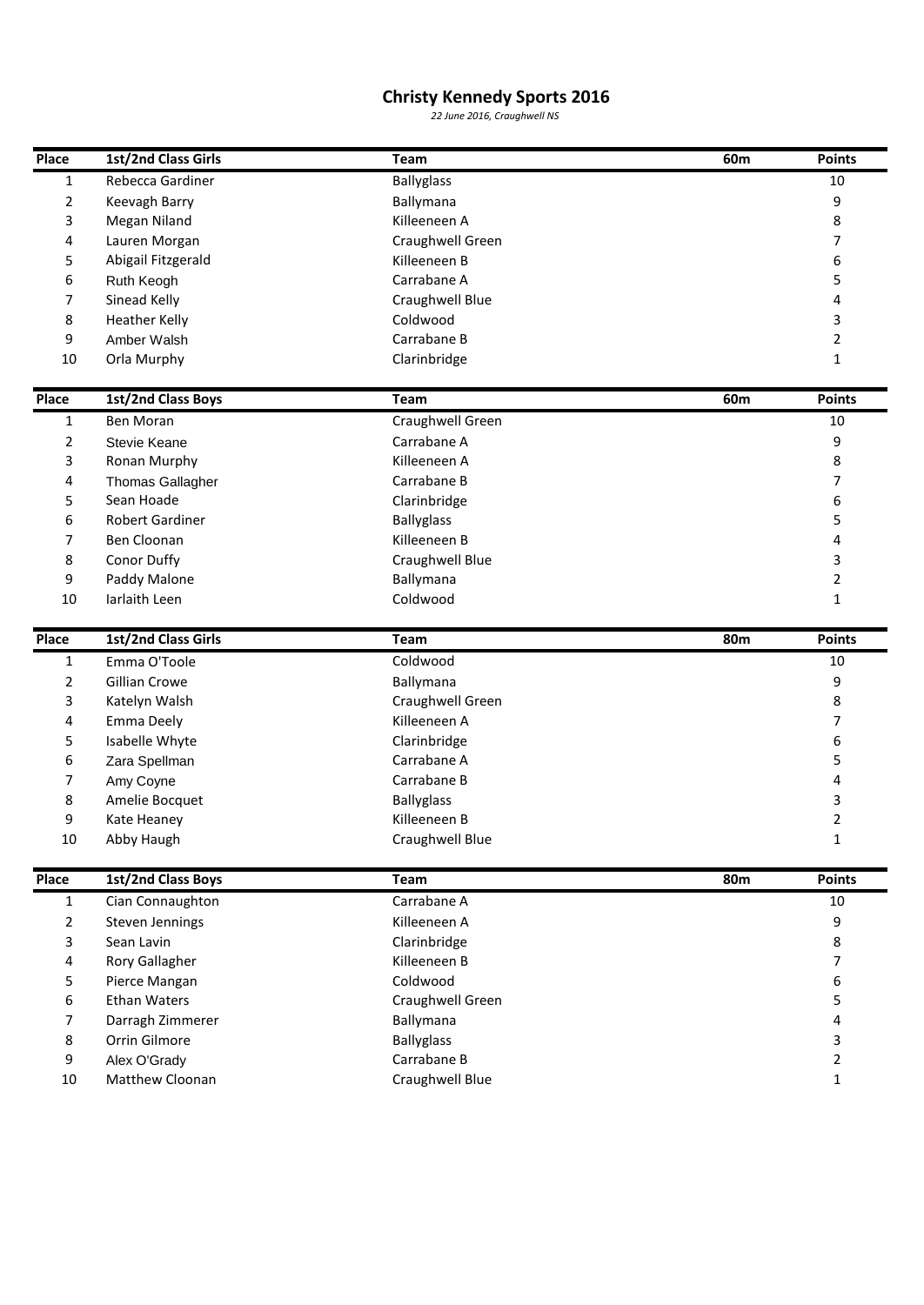| Place          | 1st/2nd Class Girls    | Team              | Long Jump<br>3.51 | 3.39 | <b>Best</b> | <b>Points</b>  |
|----------------|------------------------|-------------------|-------------------|------|-------------|----------------|
| 1              | Ella Farrelly          | Craughwell Green  | 3.38              |      | 3.51        | 10             |
| 2              | Clara Rooney           | Clarinbridge      | 2.66<br>2.91      | 2.90 | 2.91        | 9              |
| 3              | Kelly Hallinan         | Craughwell Blue   | 2.89<br>2.78      | 2.86 | 2.89        | 8              |
| 4              | Lily Lopez             | Ballymana         | 2.83<br>2.81      | 2.88 | 2.88        | 7              |
| 5              | Ellen Kelleher         | Killeeneen A      | 2.84<br>2.70      | 2.58 | 2.84        | 6              |
| 6              | Ella Rooney            | Coldwood          | 2.46<br>2.62      | 2.62 | 2.62        | 5              |
| 7              | <b>Bronagh Gilmore</b> | <b>Ballyglass</b> | 2.58<br>2.59      | 2.50 | 2.59        | 4              |
| 8              | Oshini Maria           | Killeeneen B      | 2.11<br>2.35      | 2.41 | 2.41        | 3              |
| 9              | Leah Kane              | Carrabane B       | 1.83<br>1.90      | 2.01 | 2.01        | $\overline{2}$ |
| 10             | Siofra Donohue         | Carrabane A       | 1.83<br>1.97      | 1.78 | 1.97        | $\mathbf{1}$   |
| Place          | 1st/2nd Class Boys     | Team              | Long Jump         |      | <b>Best</b> | <b>Points</b>  |
| 1              | Darragh Kelly          | Craughwell Green  | 3.54<br>3.41      | 3.51 | 3.54        | 10             |
| 2              | Ewan Walsh             | Carrabane A       | 3.04<br>3.05      | 3.16 | 3.16        | 9              |
| 3              | <b>Fionn Higgins</b>   | Clarinbridge      | 2.66<br>3.08      | 2.95 | 3.08        | 8              |
| 4              | Donnacha Lawless       | Ballymana         | 2.68<br>2.48      | 2.78 | 2.78        | 7              |
| 5              | Cathal Duffy           | Coldwood          | 2.67<br>2.17      | 2.66 | 2.67        | 6              |
| 6              | Declan O'Connell       | Killeeneen A      | 2.41<br>2.44      | 2.60 | 2.60        | 5              |
| 7              | Phillip Walsh          | Carrabane B       | 2.56<br>2.54      | 2.59 | 2.59        | 4              |
| 8              | Cian Brady             | <b>Ballyglass</b> | 2.17<br>2.07      | 2.34 | 2.34        | 3              |
| 9              | <b>Matthew Coleman</b> | Killeeneen B      | 2.26<br>2.10      | 2.21 | 2.26        | $\overline{2}$ |
| 10             | James McMahon          | Craughwell Blue   | 2.18<br>2.21      | 2.17 | 2.21        | $\mathbf{1}$   |
| Place          | 1st/2nd Class Girls    | <b>Team</b>       | <b>Ball Throw</b> |      | <b>Best</b> | <b>Points</b>  |
| 1              | Mollie Gilligan        | Craughwell Green  |                   |      | 28.97       | 10             |
| 2              | Jessica Shannon        | Ballymana         |                   |      | 22.82       | 9              |
| 3              | Megan Fahy             | <b>Ballyglass</b> |                   |      | 17.50       | 8              |
| 4              | Eva O'Dowd             | Clarinbridge      |                   |      | 17.25       | 7              |
| 5              | Alanna Farrell         | Craughwell Blue   |                   |      | 16.73       | 6              |
| 6              | Aoife Connolly         | Killeeneen A      |                   |      | 15.70       | 5              |
| 7              | Morgen Casburn-Browne  | Killeeneen B      |                   |      | 15.60       | 4              |
| 8              | Stephanie Finn         | Coldwood          |                   |      | 15.00       | 3              |
| 9              | Wiktoria Milkiewicz    | Carrabane A       |                   |      | 14.35       | $\overline{2}$ |
| 10             | Katie Murray           | Carrabane B       |                   |      | 14.16       | $\mathbf{1}$   |
| Place          | 1st/2nd Class Boys     | Team              | <b>Ball Throw</b> |      | <b>Best</b> | <b>Points</b>  |
| 1              | Diego Da Silva         | Ballymana         |                   |      | 31.10       | 10             |
| 2              | Dylan Martin           | Killeeneen A      |                   |      | 29.60       | 9              |
| 3              | Colm Whyte             | Craughwell Green  |                   |      | 23.51       | 8              |
| 4              | Adam Hynes             | <b>Ballyglass</b> |                   |      | 23.24       | 7              |
| 5              | Louis Keary            | Carrabane A       |                   |      | 22.77       | 6              |
| 6              | Daniel Egan            | Carrabane B       |                   |      | 21.42       | 5              |
| 7              | Jack Kelly-Niland      | Coldwood          |                   |      | 19.10       | 4              |
|                |                        |                   |                   |      | 17.85       | 4              |
| $\overline{7}$ | Colm Doyle             | Craughwell Blue   |                   |      |             |                |
| 9              | Sean McVeigh           | Clarinbridge      |                   |      | 16.77       | $\overline{2}$ |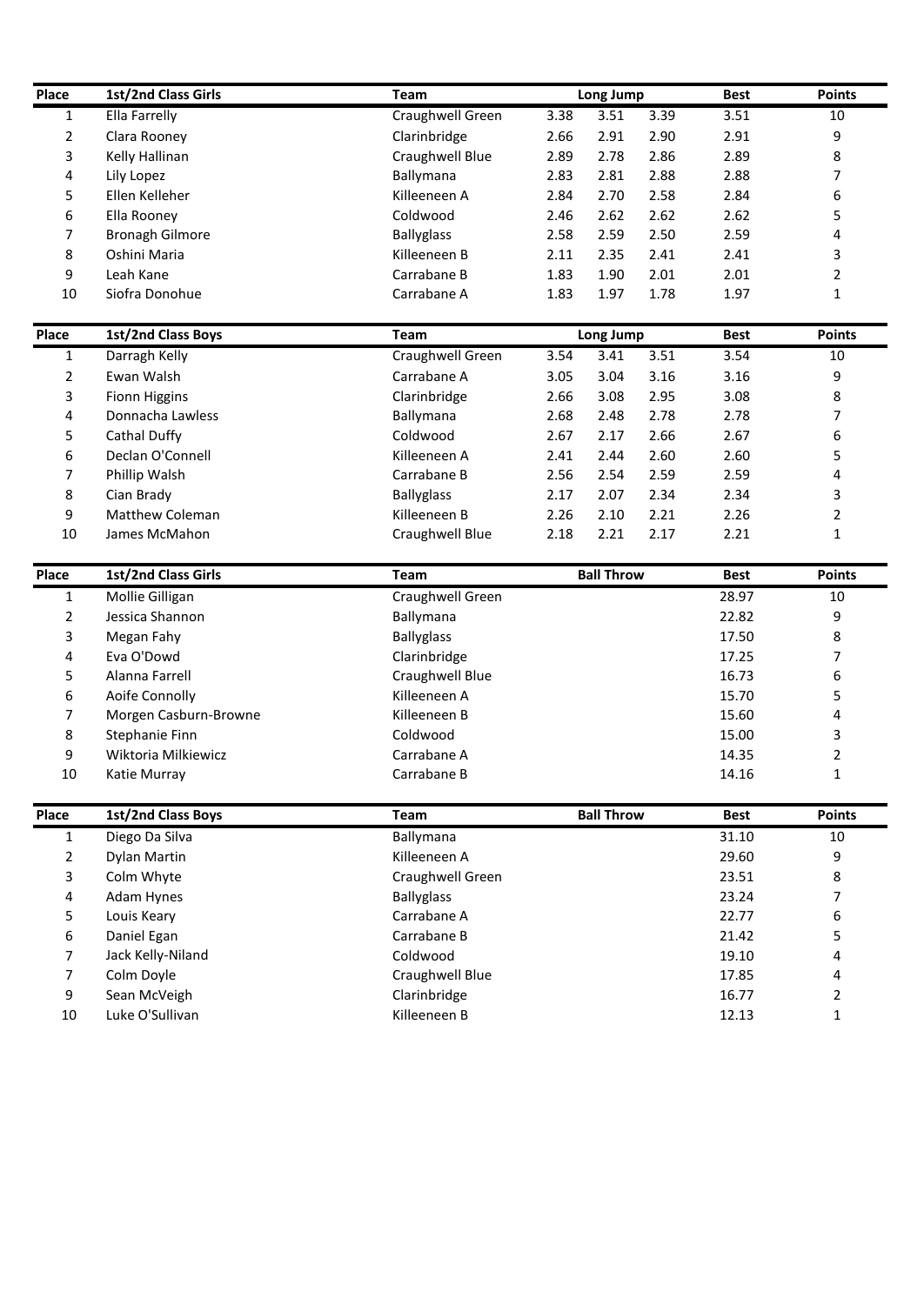| Place          | 1st/2nd Class Mixed                | <b>Team</b>       | 4x60m | <b>Points</b>  |
|----------------|------------------------------------|-------------------|-------|----------------|
| $\mathbf{1}$   | Lauren Morgan, Cian Farrell,       | Craughwell Green  |       | 10             |
|                | Molly Gilligan, Keelan Moorhead    |                   |       |                |
| $\overline{2}$ | Dylan Martyn, Trent Slattery,      | Killeeneen A      |       | 9              |
|                | Megan Niland, Ellen Kelleher       |                   |       |                |
| 3              | Sean O'Kane, Eva O'Dowd,           | Clarinbridge      |       | 8              |
|                | Orla Murphy, Sean Hoade            |                   |       |                |
| 4              | Adam Hynes, Emma Kavanagh,         | <b>Ballyglass</b> |       | 7              |
|                | Kai Waters, Megan Devane           |                   |       |                |
| 5              | Cian Connaughton, Ruth Keogh,      | Carrabane A       |       | 6              |
|                | Louis Keary, Zara Spellman         |                   |       |                |
| 6              | Jason Greaney, Paddy Malone,       | Ballymana         |       | 5              |
|                | Sarah Concannon, Keevagh Barry     |                   |       |                |
| 7              | Pierce Mangan, Emma O'Toole,       | Coldwood          |       | 4              |
|                | Cathal Duffy, Heather Kelly        |                   |       |                |
| 8              | Ben Cloonan, Luke O'Sullivan,      | Killeeneen B      |       | 3              |
|                | Aoife Connolly, Abigail Fitzgerald |                   |       |                |
| 9              | Chloe Keane, Oran Collins,         | Craughwell Blue   |       | $\overline{2}$ |
|                | Chloe Callanan, Rian Middleton     |                   |       |                |
| 10             | Alex O'Grady, Amber Walsh,         | Carrabane B       |       | $\mathbf{1}$   |
|                | Jamie Noone, Ciara Dolan           |                   |       |                |
| <b>Place</b>   | 1st/2nd Class Mixed                | <b>Team</b>       | 4x80m | <b>Points</b>  |
| $\mathbf{1}$   | Ella Farrelly, Darragh Kelly,      | Craughwell Green  |       | 10             |
|                | Katelyn Walsh, Ben Moran           |                   |       |                |

| ΊÛ             | Alex O'Grady, Amber Walsh,<br>Jamie Noone, Ciara Dolan              | Carrabane B       |       | T.             |
|----------------|---------------------------------------------------------------------|-------------------|-------|----------------|
| Place          | 1st/2nd Class Mixed                                                 | <b>Team</b>       | 4x80m | <b>Points</b>  |
| $\mathbf{1}$   | Ella Farrelly, Darragh Kelly,<br>Katelyn Walsh, Ben Moran           | Craughwell Green  |       | 10             |
| $\overline{2}$ | Iaralith Leen, Stephanie Finn,<br>Reuben Blyth, Ella Rooney         | Coldwood          |       | 9              |
| 3              | Ewan Walsh, Katie Murray,<br>Stevie Keane, Claudia Fitzpatrick      | Carrabane A       |       | 8              |
| 4              | Diego Da Silva, Gillian Crowe,<br>Jessica Shannon, Darragh Zimmerer | Ballymana         |       | 7              |
| 5              | Rory Gallagher, Matthew Coleman,<br>Kate Heaney, Dani-Rei Morrisson | Killeeneen B      |       | 6              |
| 6              | Steven Jennings, Ronan Murphy,<br>Emma Deely, Meabh Galeas          | Killeeneen A      |       | 5              |
| 7              | Gemma Hallinan, Liam Cahill,<br>Claudia McGuinness, Ollie Gilligan  | Craughwell Blue   |       | 4              |
| 8              | Sean Lavan, Isabelle Whyte,<br>Clara Rooney, Fionn Higgins          | Clarinbridge      |       | 3              |
| 9              | Thomas Gallagher, Amy Coyne,<br>Philip Walsh, Leah Keane            | Carrabane B       |       | $\overline{2}$ |
| 10             | Robert Gardiner, Rebecca Gardiner,<br>Orrin Gilmore, Amelie Bocquet | <b>Ballyglass</b> |       | $\mathbf{1}$   |
| Place          | 3rd/4th Class Girls                                                 | <b>Team</b>       | 80m   | <b>Points</b>  |
|                | Niame Crowe                                                         | Coldwood          |       | 10             |

| 10    | Philip Waish, Lean Keane<br>Robert Gardiner, Rebecca Gardiner,<br>Orrin Gilmore, Amelie Bocquet | <b>Ballyglass</b> |     |               |
|-------|-------------------------------------------------------------------------------------------------|-------------------|-----|---------------|
| Place | 3rd/4th Class Girls                                                                             | Team              | 80m | <b>Points</b> |
| 1     | Niame Crowe                                                                                     | Coldwood          |     | 10            |
| 2     | Aoibhe Donnellan                                                                                | Ballymana         |     | 9             |
| 3     | Grace Lynch                                                                                     | Craughwell Green  |     | 8             |
| 4     | Ella Lyons                                                                                      | Clarinbridge      |     |               |
| 5     | Darina McCann                                                                                   | Killeeneen A      |     | 6             |
| 6     | Tara Delahunty                                                                                  | Carrabane A       |     | 5             |
|       | Helena Tarpey                                                                                   | <b>Ballyglass</b> |     | 4             |
| 8     | Sarah Martin                                                                                    | Carrabane B       |     | 3             |
| 9     | Caoimhe Flynn                                                                                   | Killeeneen B      |     | 2             |
|       | Siofra Davis                                                                                    | Craughwell Blue   |     |               |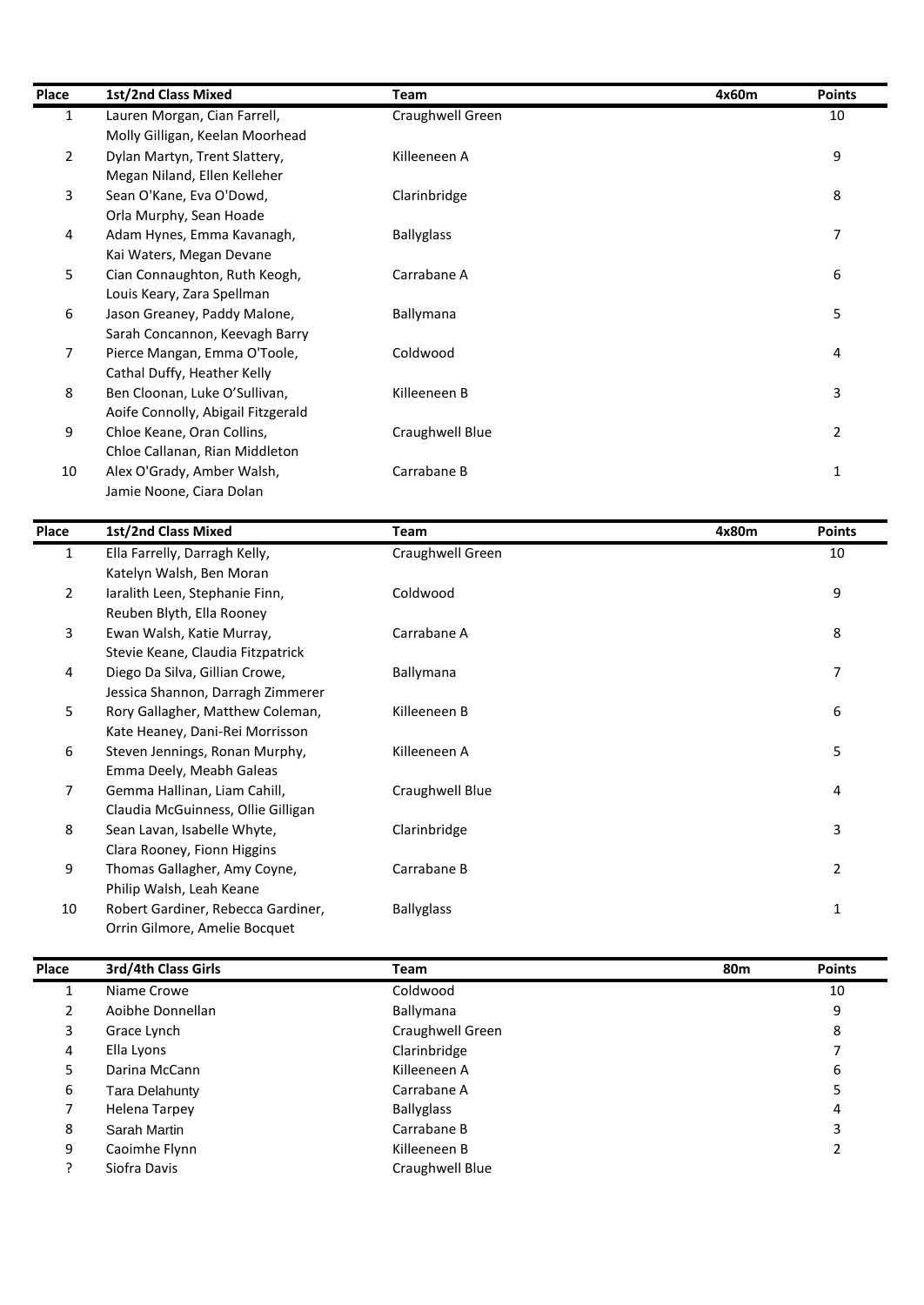| Place        | 3rd/4th Class Boys               | Team                        |              |                   |              | <b>80m</b>   | <b>Points</b>       |
|--------------|----------------------------------|-----------------------------|--------------|-------------------|--------------|--------------|---------------------|
| $\mathbf{1}$ | Fiachra Bond                     | Ballymana                   |              |                   |              |              | 10                  |
| 2            | Jamie Collins                    | Craughwell Green            |              |                   |              |              | 9                   |
| 3            | <b>Michael Gardiner</b>          | <b>Ballyglass</b>           |              |                   |              |              | 8                   |
| 4            | Sean Carolan                     | Clarinbridge                |              |                   |              |              | 7                   |
| 5            | Eoin Spellman                    | Carrabane A                 |              |                   |              |              | 6                   |
| 6            | Ian Ward                         | Coldwood                    |              |                   |              |              | 5                   |
| 7            | Seán Murphy                      | Killeeneen A                |              |                   |              |              | 4                   |
| 8            | Darragh Counihan                 | Killeeneen B                |              |                   |              |              | 3                   |
| 9            | <b>Brendan Fahy</b>              | Carrabane B                 |              |                   |              |              | 2                   |
| 10           | Eamonn McGlynn                   | Craughwell Blue             |              |                   |              |              | $\mathbf{1}$        |
|              |                                  |                             |              |                   |              |              |                     |
| Place        | 3rd/4th Class Girls              | Team                        |              |                   |              | 200m         | <b>Points</b>       |
| 1            | Fauve Aylmer                     | Coldwood                    |              |                   |              |              | 10                  |
| 2            | Jade Whelton                     | Ballymana                   |              |                   |              |              | 9                   |
| 3            | Clodagh O'Meara                  | Craughwell Green            |              |                   |              |              | 8                   |
| 4            | Aoibhe Fahy                      | Carrabane A                 |              |                   |              |              | 7                   |
| 5            | Siobhan Carr                     | Clarinbridge                |              |                   |              |              | 6                   |
| 6            | Sophie McIlrath                  | Killeeneen A                |              |                   |              |              | 5                   |
| 7            | Niamh Kelly                      | Craughwell Blue             |              |                   |              |              | 4                   |
| 8            | Evie Culhane                     | Killeeneen B                |              |                   |              |              | 3                   |
| 9            | Leah Treacy                      | Carrabane B                 |              |                   |              |              | 2                   |
| 10           | Aoibheann Gilmore                | <b>Ballyglass</b>           |              |                   |              |              | $\mathbf{1}$        |
| Place        | 3rd/4th Class Boys               | <b>Team</b>                 |              |                   |              | 200m         | <b>Points</b>       |
|              |                                  |                             |              |                   |              |              |                     |
| 1            | Daniel Keane                     | Carrabane A                 |              |                   |              |              | 10                  |
| 2            | Evan Moran                       | Craughwell Green            |              |                   |              |              | 9                   |
| 3            | <b>Eddie Silke</b>               | Clarinbridge                |              |                   |              |              | 8                   |
| 4            | Aaron Niland                     | Killeeneen A                |              |                   |              |              | 7                   |
| 5            | Liam O'Connell                   | Killeeneen B                |              |                   |              |              | 6                   |
| 6            | Jack Barrett                     | Craughwell Blue             |              |                   |              |              | 5                   |
| 7            | Matise Bocquet                   | <b>Ballyglass</b>           |              |                   |              |              | 4                   |
| 8            | Daire Crowe                      | Ballymana                   |              |                   |              |              | 3                   |
| 9            | Sean Mulry                       | Carrabane B                 |              |                   |              |              | $\overline{2}$      |
| 10           | Alan Rooney                      | Coldwood                    |              |                   |              |              | $\mathbf{1}$        |
| Place        | 3rd/4th Class Girls              | Team                        |              |                   |              | <b>Best</b>  | <b>Points</b>       |
| $\mathbf{1}$ | Chloe Hallinan                   |                             | 3.93         | Long Jump<br>3.91 |              |              |                     |
|              | Isabella Boland                  | Craughwell Green            |              |                   | 3.86         | 3.93         | 10                  |
| 2            | Isabel Schukat                   | Ballymana                   | 3.70         | 3.56              | 3.67         | 3.70         | 9                   |
| 3<br>4       | Isabel Gilmore                   | Craughwell Blue             | 3.21         | 3.27              | 3.15         | 3.27         | 8<br>7              |
|              |                                  | <b>Ballyglass</b>           | 2.65         | 2.95              | 2.46         | 2.95         |                     |
| 5<br>6       | Maiah Fleetwood                  | Killeeneen B<br>Carrabane B | 2.86         | 2.85              | 2.90         | 2.90         | 6                   |
| 7            | Carri Delaney                    |                             | 2.62         | 2.60              | 2.56         | 2.62         | 5                   |
|              | Lara O'Brien                     | Killeeneen A                | 2.58         | 2.52              | 2.29         | 2.58         | 4                   |
| 8<br>9       | Viviennne Blaine<br>Rachel Kelly | Coldwood<br>Clarinbridge    | 2.53<br>2.51 | 2.32<br>2.28      | 2.36<br>1.50 | 2.53<br>2.51 | 3<br>$\overline{2}$ |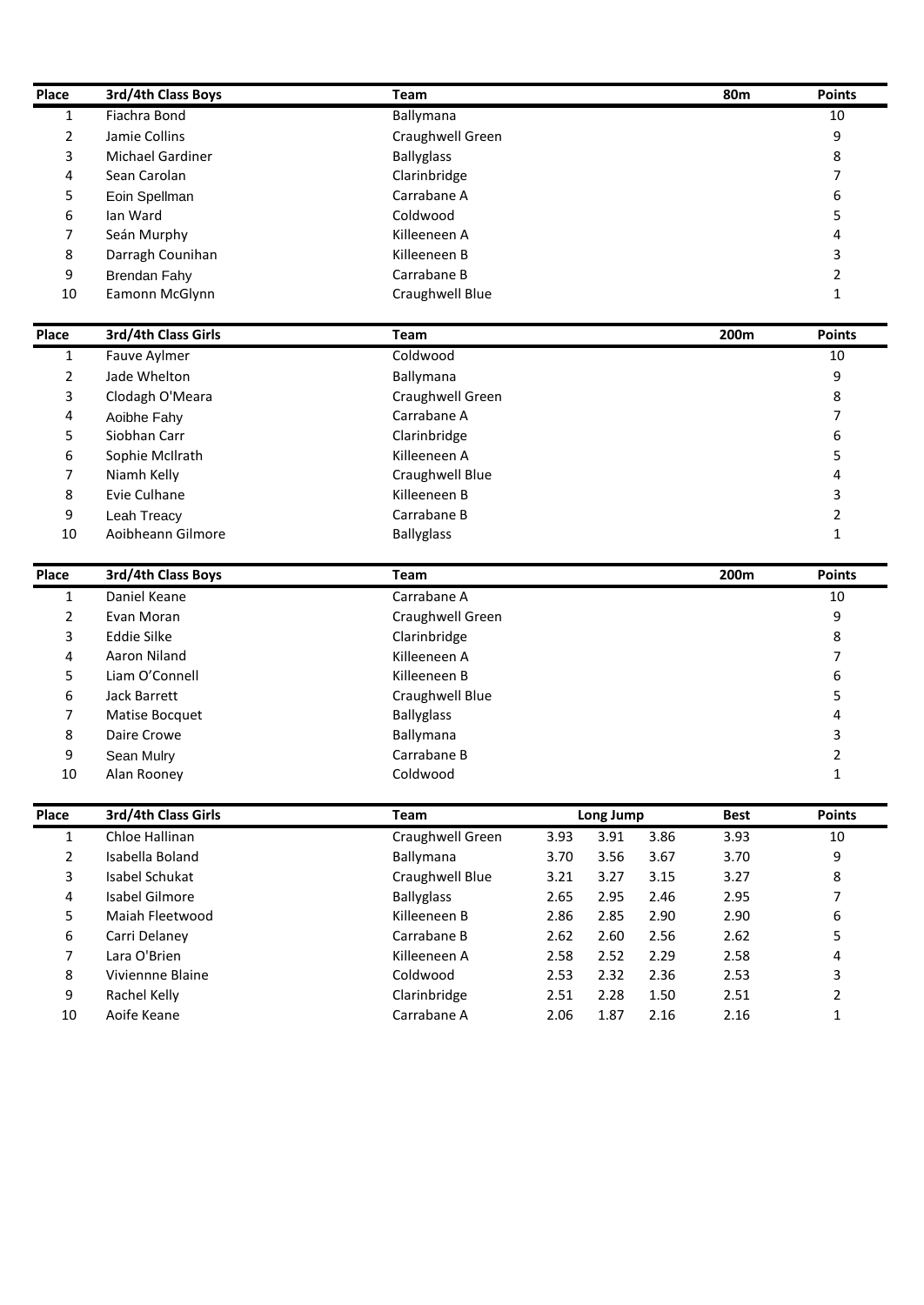| Place        | 3rd/4th Class Boys        | <b>Team</b>       |      | Long Jump          |      | <b>Best</b> | <b>Points</b>  |
|--------------|---------------------------|-------------------|------|--------------------|------|-------------|----------------|
| $\mathbf{1}$ | Evan Hallinan             | Craughwell Green  | 4.48 | 3.83               | 3.99 | 4.48        | 10             |
| 2            | Cian Lavin                | Clarinbridge      | 3.95 | 3.99               | 3.98 | 3.99        | 9              |
| 3            | Odhran Gilligan           | Ballymana         | 3.45 | 3.60               | 3.62 | 3.62        | 8              |
| 4            | Jack Granahan             | <b>Ballyglass</b> | 3.00 | 3.06               | 3.40 | 3.40        | 7              |
| 5            | Liam McDaid               | Craughwell Blue   | 3.39 | 3.40               | 3.40 | 3.40        | 6              |
| 6            | Tiernan McLoughlin        | Killeeneen B      | 3.21 | 3.28               | 3.04 | 3.28        | 5              |
| 7            | Alex Bleahein             | Killeeneen A      | 2.89 | 3.00               | 3.24 | 3.24        | 4              |
| 8            | Liam Plower               | Carrabane B       | 2.45 | 2.69               | 2.43 | 2.69        | 3              |
| 9            | Fionn Quirke              | Coldwood          | 2.53 | 2.62               | 2.54 | 2.62        | $\overline{2}$ |
| 10           | Eli Johnston              | Carrabane A       | 2.40 | 2.23               | 1.92 | 2.40        | $\mathbf{1}$   |
| Place        | 3rd/4th Class Girls       | <b>Team</b>       |      | <b>Triple Jump</b> |      | <b>Best</b> | <b>Points</b>  |
| 1            | Erin Kelly                | Craughwell Green  | 5.74 | 5.88               | 6.04 | 6.04        | 10             |
| 2            | Hannah Fitzgerald         | Carrabane A       | 5.22 | 5.65               | 5.47 | 5.65        | 9              |
| 3            | Shannon Quinn             | Ballymana         | 4.96 | 4.92               | 5.10 | 5.10        | 8              |
| 4            | Helen Callaghan           | Craughwell Blue   | 4.68 | 4.80               | 4.57 | 4.80        | 7              |
| 5            | Amy Corcoran              | Clarinbridge      | 4.56 | 4.52               | 4.54 | 4.56        | 6              |
| 6            | Roisin Kennedy            | Killeeneen B      | 4.47 | 4.29               | 4.53 | 4.53        | 5              |
| 7            | Ella Wilkinson            | Killeeneen A      | 4.50 | 4.43               | 4.20 | 4.50        | 4              |
| 8            | Orlagh Coyne              | Carrabane B       | 3.80 | 4.47               | 4.22 | 4.47        | 3              |
| 9            | Orla Gaughan              | <b>Ballyglass</b> | 4.07 | 4.26               | 4.26 | 4.26        | $\overline{2}$ |
| 10           | Isabel Mangan             | Coldwood          | 3.52 | 4.03               | 4.01 | 4.03        | $\mathbf{1}$   |
| Place        | <b>3rd/4th Class Boys</b> | <b>Team</b>       |      | <b>Triple Jump</b> |      | <b>Best</b> | <b>Points</b>  |
| 1            | Mark Kilgannon            | Clarinbridge      | 5.26 | 5.16               | 5.63 | 5.63        | 10             |
| 2            | Evan Quinn                | Ballymana         | 5.40 | 5.28               | 5.48 | 5.48        | 9              |
| 3            | Luke Flynn                | Craughwell Green  | 5.20 | 4.07               | 5.47 | 5.47        | 8              |
| 4            | Sean Kelleher             | Killeeneen A      | 5.22 | 5.30               | 5.30 | 5.30        | 7              |
| 5            | <b>Colm Randles</b>       | Carrabane B       | 4.99 | 5.14               | 5.14 | 5.14        | 6              |
| 6            | Adam Jordan               | Craughwell Blue   | 4.75 | 4.70               | 4.90 | 4.90        | 5              |
| 7            | Eoin Langan               | Killeeneen B      | 4.43 | 4.79               | 4.79 | 4.79        | 4              |
| 8            | Kyle Connolly             | <b>Ballyglass</b> | 4.76 | 4.61               | 4.77 | 4.77        | 3              |
| 9            | Adam Dolan                | Carrabane A       | 4.22 | 4.12               | 4.32 | 4.32        | $\overline{2}$ |
| 10           | John Kennedy              | Coldwood          | 3.40 | 3.51               | 3.51 | 3.51        | $\mathbf 1$    |
| Place        | 3rd/4th Class Girls       | Team              |      | <b>Ball Throw</b>  |      | <b>Best</b> | <b>Points</b>  |
| 1            | <b>Tara Morgan</b>        | Craughwell Green  |      |                    |      | 25.33       | 10             |
| 2            | Alison Morrissey          | Carrabane A       |      |                    |      | 24.80       | 9              |
| 3            | Megan Gilligan            | Craughwell Blue   |      |                    |      | 19.52       | 8              |
| 4            | Sole Lopez                | Ballymana         |      |                    |      | 18.87       | 7              |
| 5            | Holly O'Boyle             | Killeeneen A      |      |                    |      | 17.60       | 6              |
| 6            | Claire Coolohan           | Clarinbridge      |      |                    |      | 16.76       | 5              |
| 7            | Yasmin Keane              | Carrabane B       |      |                    |      | 13.60       | 4              |
| 8            | Rosemary Maduka           | Coldwood          |      |                    |      | 12.80       | 3              |
|              |                           |                   |      |                    |      |             |                |
| 8            | Ava Parkinson             | <b>Ballyglass</b> |      |                    |      | 12.55       | 3              |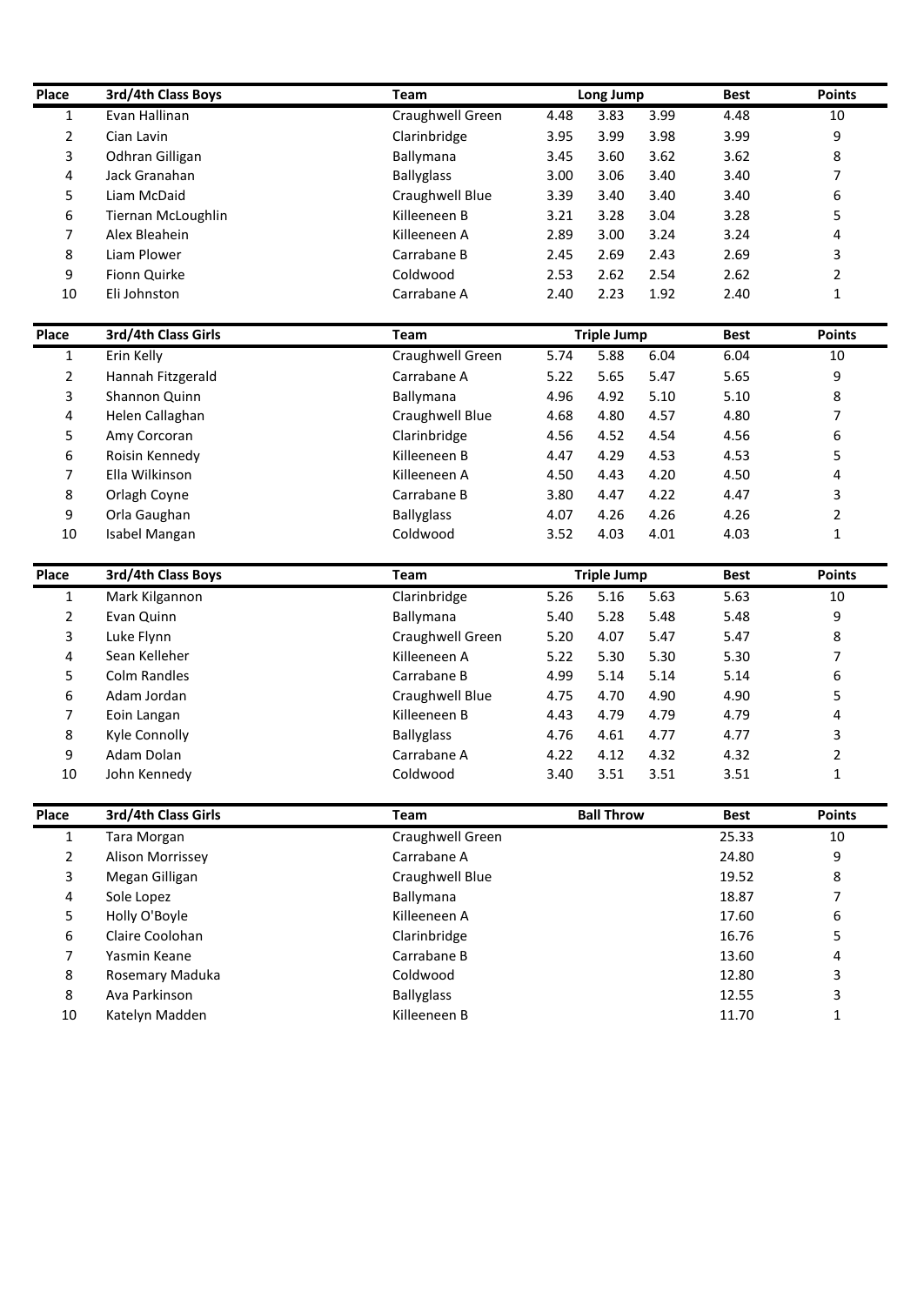| Place          | 3rd/4th Class Boys                                                  | <b>Team</b>       | <b>Ball Throw</b> | <b>Best</b> | <b>Points</b>  |
|----------------|---------------------------------------------------------------------|-------------------|-------------------|-------------|----------------|
| $\mathbf{1}$   | Darragh Kearney                                                     | Killeeneen A      |                   | 35.30       | 10             |
| 2              | Jamie Lyons                                                         | Craughwell Green  |                   | 34.82       | 9              |
| 3              | Richard Phiri                                                       | Clarinbridge      |                   | 29.00       | 8              |
| 4              | Kevin Walsh                                                         | Carrabane A       |                   | 28.31       | 7              |
| 5              | Donagh Fahy                                                         | <b>Ballyglass</b> |                   | 25.34       | 6              |
| 6              | Cormac Regan                                                        | Ballymana         |                   | 25.00       | 5              |
| 7              | Shane Kennedy                                                       | Killeeneen B      |                   | 24.47       | 4              |
| 8              | Eoin Hynes                                                          | Coldwood          |                   | 24.10       | 3              |
| 9              | Conor Dolan                                                         | Craughwell Blue   |                   | 21.83       | 2              |
| 10             | Emmett Bali                                                         | Carrabane B       |                   | 20.82       | $\mathbf{1}$   |
| Place          | 3rd/4th Class Mixed                                                 | <b>Team</b>       |                   | 4x100m      | <b>Points</b>  |
| 1              | Conor Gilligan, Aoibhe Donnellan,                                   | Ballymana         |                   |             | 10             |
| $\overline{2}$ | Sole Lopez, Fiachra Bond<br>Ian Ward, Niamh Crowe,                  | Coldwood          |                   |             | 9              |
|                | Alan Rooney, Fauve Aylmer                                           |                   |                   |             |                |
| 3              | Cormac McFadden, Grace Lynch,<br>Ryan McDonnell, Erin Kelly         | Craughwell Green  |                   |             | 8              |
| 4              | Ella Lyons, Sean Carolan,                                           | Clarinbridge      |                   |             | 7              |
|                | Claire Coolahan, Dean Hynes                                         |                   |                   |             |                |
| 5              | Kenneth O'Connor, Sadhbh Irwin,<br>Lukas Keane, Amy Farrell         | Craughwell Blue   |                   |             | 6              |
| 6              | Eoin Spellman, Tara Delahunty,                                      | Carrabane A       |                   |             | 5              |
| $\overline{7}$ | Eli Johnson, Allison Morrissey                                      |                   |                   |             |                |
|                | Michale Gardiner, Helena Tarpey,<br>Jack Granahan, Mia Kavanagh     | <b>Ballyglass</b> |                   |             | 4              |
| 8              | Darragh Counihan, Shane Kennedy,                                    | Killeeneen B      |                   |             | 3              |
| 9              | Caoimhe Flynn, Katie Lydon<br>Brendan Fahy, Sarah Martin,           | Carrabane B       |                   |             | 2              |
|                | Colm Randles, Cara Delaney                                          |                   |                   |             |                |
| 10             | Seán Murphy, Caolan Kealy,                                          | Killeeneen A      |                   |             | $\mathbf 1$    |
|                | Aoibhínn Conroy, Darina McCann                                      |                   |                   |             |                |
| Place          | 3rd/4th Class Mixed                                                 | <b>Team</b>       |                   | 4x200m      | Points         |
| 1              | Evan Moran, Sarah Byrne,                                            | Craughwell Green  |                   |             | 10             |
|                | Evan Hallinan, Chloe Hallinan                                       |                   |                   |             |                |
| $\overline{2}$ | Eddie Silke, Siobhan Carr,                                          | Clarinbridge      |                   |             | 9              |
|                | Amy Corcoran, Cian Lavan                                            |                   |                   |             |                |
| $\mathbf{3}$   | Daniel Keane, Aoibhe Fahy,                                          | Carrabane A       |                   |             | 8              |
|                | Oscar O'Gorman, Hannah Fitzgerald                                   |                   |                   |             |                |
| 4              | Daire Crowe, Isabella Boland,                                       | Ballymana         |                   |             | 7              |
|                | Rian Comer, Jade Whelton                                            |                   |                   |             |                |
| 5              | Liam O'Connell, Oliver Ginty,                                       | Killeeneen B      |                   |             | 6              |
|                | Maiah Fleetwood, Evie Culhane                                       |                   |                   |             |                |
| 6              | Roan Budge, Jenny Cloonan,                                          | Craughwell Blue   |                   |             | 5              |
|                | Danny Gilligan, Erin Doyle                                          |                   |                   |             |                |
| $\overline{7}$ | Aaron Niland, Darragh Kearney,                                      | Killeeneen A      |                   |             | 4              |
|                | Sophie McIlrath, Lara O'Brien                                       |                   |                   |             |                |
| 8              | Matise Bocquet, Aoibheann Gilmore,<br>Donagh Fahy, Aisling O'Mahony | <b>Ballyglass</b> |                   |             | 3              |
| 9              | Eoin Hynes, Abby Rooney,                                            | Coldwood          |                   |             | $\overline{2}$ |
|                | John Kenedy, Grace Leen                                             |                   |                   |             |                |
| 10             | Sean Mulry, Leah Treacy,                                            | Carrabane B       |                   |             | $\mathbf 1$    |
|                | Liam Plower, Fabha Doherty                                          |                   |                   |             |                |

| 1              | Evan Moran, Sarah Byrne,           | Craughwell Green  | 10 |
|----------------|------------------------------------|-------------------|----|
|                | Evan Hallinan, Chloe Hallinan      |                   |    |
| $\overline{2}$ | Eddie Silke, Siobhan Carr,         | Clarinbridge      | 9  |
|                | Amy Corcoran, Cian Lavan           |                   |    |
| 3              | Daniel Keane, Aoibhe Fahy,         | Carrabane A       | 8  |
|                | Oscar O'Gorman, Hannah Fitzgerald  |                   |    |
| 4              | Daire Crowe, Isabella Boland,      | Ballymana         | 7  |
|                | Rian Comer, Jade Whelton           |                   |    |
| 5              | Liam O'Connell, Oliver Ginty,      | Killeeneen B      | 6  |
|                | Maiah Fleetwood, Evie Culhane      |                   |    |
| 6              | Roan Budge, Jenny Cloonan,         | Craughwell Blue   | 5  |
|                | Danny Gilligan, Erin Doyle         |                   |    |
| $\overline{7}$ | Aaron Niland, Darragh Kearney,     | Killeeneen A      | 4  |
|                | Sophie McIlrath, Lara O'Brien      |                   |    |
| 8              | Matise Bocquet, Aoibheann Gilmore, | <b>Ballyglass</b> | 3  |
|                | Donagh Fahy, Aisling O'Mahony      |                   |    |
| 9              | Eoin Hynes, Abby Rooney,           | Coldwood          | 2  |
|                | John Kenedy, Grace Leen            |                   |    |
| 10             | Sean Mulry, Leah Treacy,           | Carrabane B       | 1  |
|                |                                    |                   |    |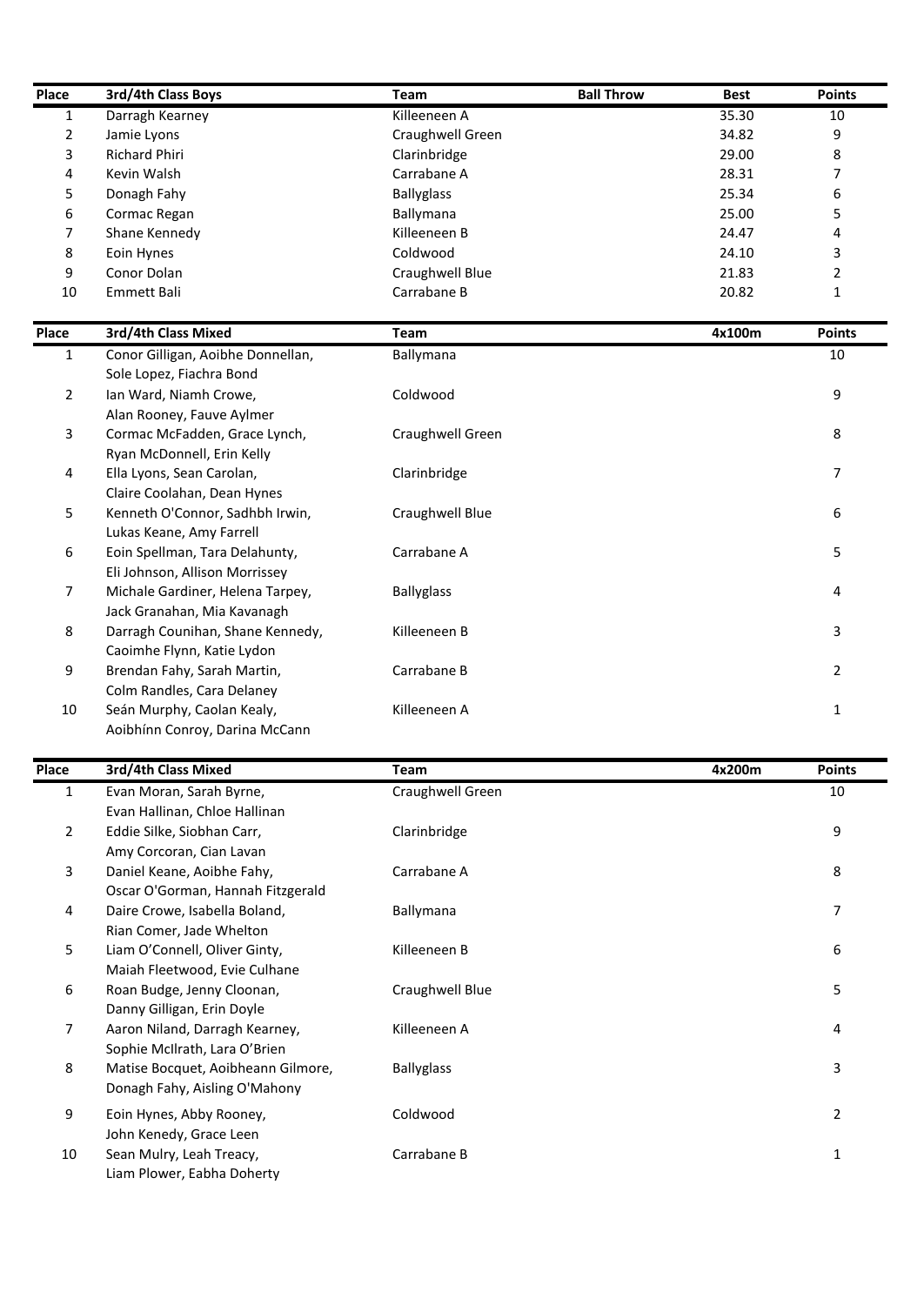| Place          | 5th/6th Class Girls               | Team                        | 100m             | <b>Points</b>  |
|----------------|-----------------------------------|-----------------------------|------------------|----------------|
| $\mathbf{1}$   | Eve Ayo                           | Clarinbridge<br>Carrabane A |                  | 10             |
| 2              | Veronica Creaven<br>Niamh Griffin |                             |                  | 9              |
| 3              |                                   | Craughwell Green            |                  | 8              |
| 4              | Lauren Tarpey                     | <b>Ballyglass</b>           |                  | 7              |
| 5              | Aine Kelly                        | Ballymana<br>Carrabane B    |                  | 6              |
| 6              | Jessica Naughton<br>Alex Slamas   |                             |                  | 5              |
| 7              |                                   | Craughwell Blue             |                  | 4              |
| 8              | <b>Grace Haugh</b>                | Killeeneen A                |                  | 3              |
| 9              | Anna Molloy                       | Killeeneen B                |                  | 2              |
| 10             | Riona Leech                       | Coldwood                    |                  | $\mathbf{1}$   |
| Place          | <b>5th/6th Class Boys</b>         | Team                        | 100 <sub>m</sub> | <b>Points</b>  |
| 1              | Shaun Gilligan                    | Craughwell Green            |                  | 10             |
| 2              | Paschal Walsh                     | Killeeneen B                |                  | 9              |
| 3              | Rian Kearney                      | Killeeneen A                |                  | 8              |
| 4              | Conor Hoade                       | Clarinbridge                |                  | 7              |
| 5              | Sean Joyce                        | Ballymana                   |                  | 6              |
| 6              | Cathal Fahy                       | Carrabane A                 |                  | 5              |
| 7              | Conor Rooney                      | Coldwood                    |                  | 4              |
| 8              | Reily Donoghue                    | Craughwell Blue             |                  | 3              |
| 9              | Mark Tarpey                       | <b>Ballyglass</b>           |                  | $\overline{2}$ |
| 10             | Joshua Keane                      | Carrabane B                 |                  | $\mathbf{1}$   |
| Place          | 5th/6th Class Girls               | Team                        | 600m             | <b>Points</b>  |
| 1              | <b>Emily Miskella</b>             | Craughwell Green            |                  | 10             |
| $\overline{2}$ | <b>Stella Maxter</b>              | Clarinbridge                |                  | 9              |
| 3              | Caoimhe Connolly                  | Killeeneen A                |                  | 8              |
| 4              | Aine Mulry                        | Carrabane A                 |                  | 7              |
| 5              | Caoimhe Kennedy                   | Killeeneen B                |                  | 6              |
| 6              | Leah Farrelly                     | Craughwell Blue             |                  | 5              |
| 7              | Shauna Gardiner                   | <b>Ballyglass</b>           |                  | 4              |
| 8              | Asia Clarke                       | Ballymana                   |                  | 3              |
| 9              | Sophie Burke                      | Carrabane B                 |                  | $\overline{2}$ |
| 10             |                                   |                             |                  |                |
| Place          | 5th/6th Class Boys                | Team                        | 600m             | <b>Points</b>  |
| $\mathbf{1}$   | Gavin Lee                         | Clarinbridge                |                  | 10             |
| 2              | Sam O'Neill                       | Killeeneen A                |                  | 9              |
| 3              | Alex Haugh                        | Killeeneen B                |                  | 8              |
| 4              | Ross Whelton                      | Ballymana                   |                  | 7              |
| 5              | Enda Gardiner                     | <b>Ballyglass</b>           |                  | 6              |
| 6              | <b>Ross McGuinness</b>            | Craughwell Green            |                  | 5              |
|                | Noah Keane                        | Craughwell Blue             |                  | 4              |
|                |                                   | Carrabane B                 |                  | 3              |
| 7              |                                   |                             |                  |                |
| 8              | Mark Johnson                      |                             |                  |                |
| 9              | Conor Brann                       | Carrabane A                 |                  | $\overline{2}$ |
| 10             | Matthew Feeney                    | Coldwood                    |                  | $\mathbf{1}$   |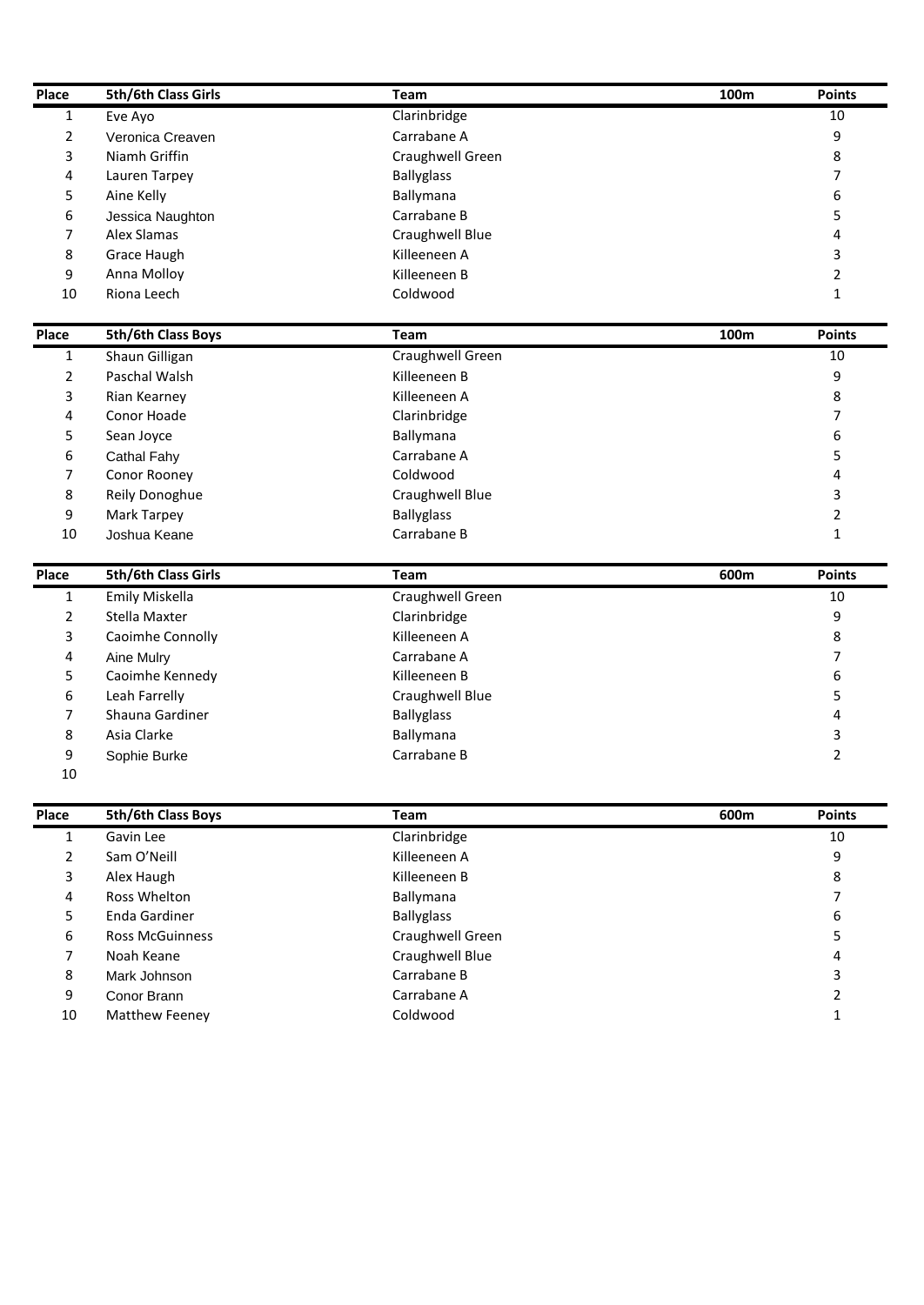| Place        | 5th/6th Class Girls            | <b>Team</b>             |              | <b>Triple Jump</b> |              | <b>Best</b>  | <b>Points</b>                 |
|--------------|--------------------------------|-------------------------|--------------|--------------------|--------------|--------------|-------------------------------|
| $\mathbf{1}$ | Aoife Kelly                    | Craughwell Green        | 6.99         | 7.02               | 7.13         | 7.13         | 10                            |
| 2            | Erin Dolan                     | Killeeneen A            | 6.22         | 6.30               | 6.74         | 6.74         | 9                             |
| 3            | Ailbhe Whyte                   | Clarinbridge            | 5.75         | 5.89               | 5.70         | 5.89         | 8                             |
| 4            | Hannah Gallagher               | Carrabane A             | 5.85         | 5.79               | 5.56         | 5.85         | 7                             |
| 5            | Molly Sullivan                 | Craughwell Blue         | 5.43         | 5.67               | 5.80         | 5.80         | 6                             |
| 6            | Ava Connolly                   | <b>Ballyglass</b>       | 5.73         | 5.00               | 5.44         | 5.73         | 5                             |
| 7            | Ella Callanan                  | Ballymana               | 5.36         | 5.58               | 5.27         | 5.58         | 4                             |
| 8            | Alisha Donoghue                | Carrabane B             | 5.49         | 5.27               | 4.59         | 5.49         | 3                             |
| 9            | Laura Hayes                    | Killeeneen B            | 5.34         | 5.29               | 5.27         | 5.34         | $\overline{2}$                |
| 10           | Aoife Crowe                    | Coldwood                | 4.66         | 4.73               | 5.02         | 5.02         | $\mathbf{1}$                  |
| Place        | 5th/6th Class Boys             | <b>Team</b>             |              | Long Jump          |              | <b>Best</b>  | <b>Points</b>                 |
| 1            | Sean Fox                       | Clarinbridge            | 4.42         | 4,62               | 4.68         | 4.68         | 10                            |
| 2            | Ludhaigh Morgan                | Ballymana               | 4.55         | 4.54               | 4.61         | 4.61         | 9                             |
| 3            | Padraig Martyn                 | Craughwell Green        | 4.34         | 4.20               | 4.35         | 4.35         | 8                             |
| 4            | Alex Creaven                   | Craughwell Blue         | 3.88         | 4.13               | 3.97         | 4.13         | 7                             |
| 5            | <b>Ben Lalor</b>               | Killeeneen A            | 3.55         | 3.92               | 3.97         | 3.97         | 6                             |
| 6            | Cathal Delahunty               | Carrabane B             | 3.48         | 3.86               | 3.82         | 3.86         | 5                             |
| 7            | <b>Adam Downey</b>             | <b>Ballyglass</b>       | 3.64         | 3.25               | 2.70         | 3.64         | 4                             |
| 8            | Colin Cunningham               | Killeeneen B            | 3.13         | 3.27               | 2.86         | 3.27         | 3                             |
| 9            | Callum Cooke                   | Carrabane A             | 2.80         | 3.10               | 3.00         | 3.10         | $\overline{2}$                |
| 10           | David Donoghue                 | Coldwood                | 3.00         | 2.84               | 2.98         | 3.00         | $\mathbf{1}$                  |
|              |                                |                         |              |                    |              |              |                               |
| Place        | <b>5th/6th Class Girls</b>     | <b>Team</b>             |              | Long Jump          |              | <b>Best</b>  | <b>Points</b>                 |
| 1            | Ava Finn                       | Ballymana               | 4.50         | 4.35               | 4.50         | 4.50         | 10                            |
| 2            | Jade Moorhead                  | Craughwell Green        | 3.92         | 3.96               | 3.85         | 3.96         | 9                             |
| 3            | <b>Edel Farrelly</b>           | Craughwell Blue         | 3.60         | 3.50               | 3.59         | 3.60         | 8                             |
| 4            | Annie Dehora                   | Clarinbridge            | 3.30         | 3.39               | 3.52         | 3.52         | 7                             |
| 5            | <b>Fiona Galeas</b>            | Killeeneen A            | 3.16         | 3.23               | 3.15         | 3.23         | 6                             |
| 6            | Lisa Burke                     | Carrabane B             | 2.65         | 2.90               | 3.02         | 3.02         | 5                             |
| 7            | Eva Closs                      | <b>Ballyglass</b>       | 2.76         | 2.49               | 2.90         | 2.90         | 4                             |
| 8            | Aoife Mullins                  | Killeeneen B            | 2.56         | 2.77               | 2.35         | 2.77         | 3                             |
| 9<br>10      | Lily Walshe<br>Katelyn Cummins | Carrabane A<br>Coldwood | 2.40<br>2.39 | 2.55<br>1.89       | 2.65<br>2.50 | 2.65<br>2.50 | $\overline{2}$<br>$\mathbf 1$ |
|              |                                |                         |              |                    |              |              |                               |
| Place        | 5th/6th Class Boys             | Team                    |              | <b>Triple Jump</b> |              | <b>Best</b>  | <b>Points</b>                 |
| $\mathbf{1}$ | <b>Jack Farrell</b>            | Craughwell Green        | 6.57         | 6.80               | 7.07         | 7.07         | 10                            |
| 2            | Liam Mulveen                   | Craughwell Blue         | 5.70         | 5.72               | 6.66         | 6.66         | 9                             |
| 3            | Luke Martyn                    | Killeeneen A            | 6.10         | 6.57               | 6.63         | 6.63         | 8                             |
| 4            | <b>Rory Collins</b>            | Clarinbridge            | 6.25         | 6.40               | 6.28         | 6.40         | $\overline{7}$                |
| 5            | Alexander Blythe               | Coldwood                | 5.58         | 6.02               | 6.21         | 6.21         | 6                             |
|              | Oliver Fitzgerald              | Carrabane B             | 5.20         | 5.64               | 5.63         | 5.64         | 5                             |
| 6            | <b>Harry Barlow</b>            | Ballymana               | 5.56         | 5.25               | 5.09         | 5.56         | 4                             |
| 7            |                                |                         |              |                    |              |              |                               |
| 8            | Dylan Dunne                    | Killeeneen B            | 5.27         | 5.18               | 5.47         | 5.47         | 3                             |
| 9            | Tadhg Connaughton              | Carrabane A             | 4.80         | 5.38               | 5.21         | 5.38         | $\overline{2}$                |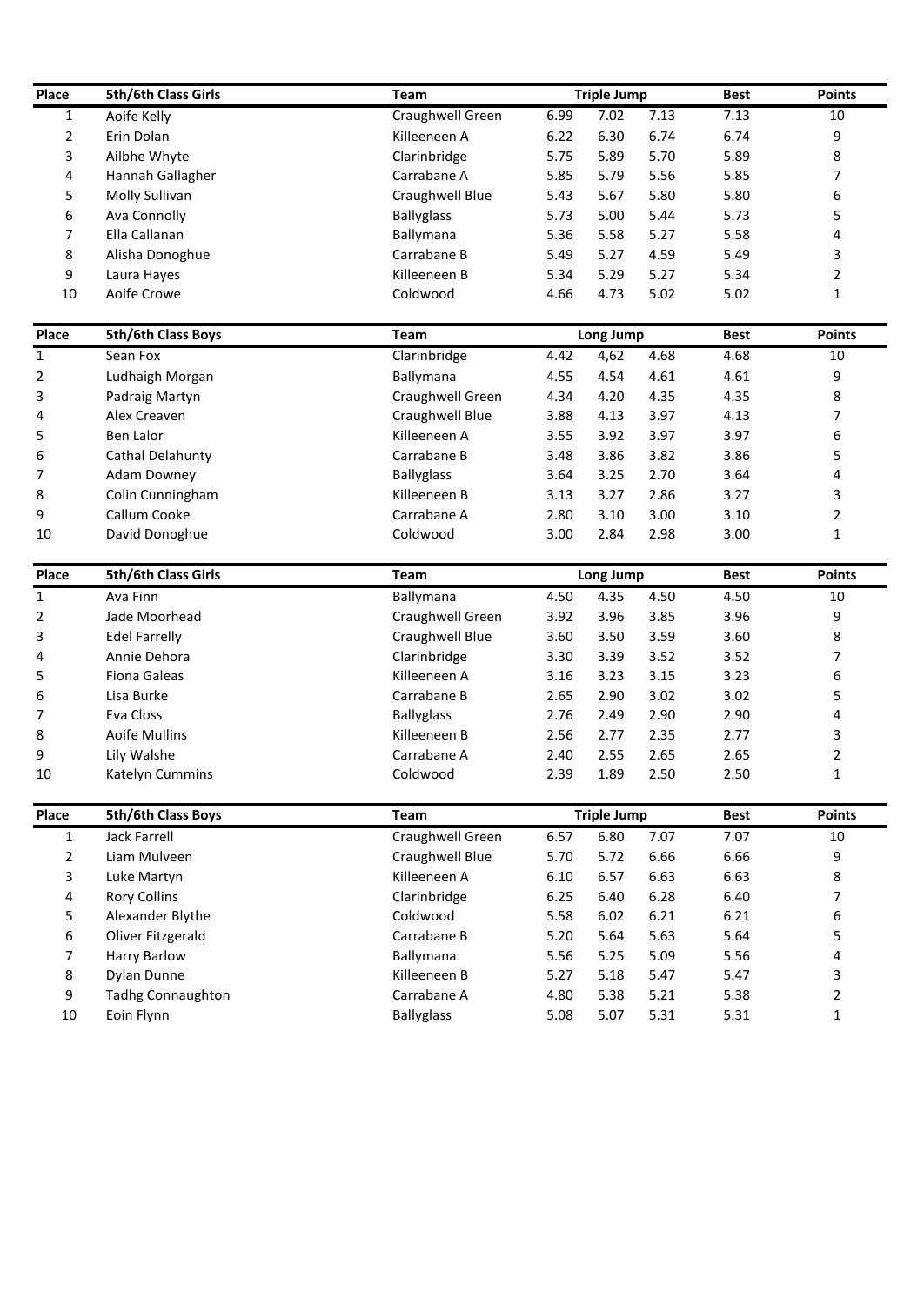| Place          | 5th/6th Class Girls       | Team              | <b>Ball Throw</b> | <b>Best</b> | <b>Points</b>  |
|----------------|---------------------------|-------------------|-------------------|-------------|----------------|
| $\mathbf{1}$   | Jane Phiri                | Clarinbridge      |                   | 30.45       | 10             |
| 2              | Regina Maduka             | Coldwood          |                   | 23.00       | 9              |
| 3              | Rebekah Flynn             | Craughwell Green  |                   | 22.80       | 8              |
| 4              | <b>Aisling Ginty</b>      | Killeeneen A      |                   | 21.20       | 7              |
| 5              | Ava Comer                 | Carrabane A       |                   | 19.70       | 6              |
| 6              | Aoife Keating             | Ballymana         |                   | 18.80       | 5              |
| 7              | Holly Kehoe               | Killeeneen B      |                   | 16.65       | 4              |
| 8              | Orna Duffy                | Craughwell Blue   |                   | 15.95       | 3              |
| 9              | Shauna Delaney            | Carrabane B       |                   | 15.65       | 2              |
| 10             | Selena Dolnska            | <b>Ballyglass</b> |                   | 11.00       | $\mathbf{1}$   |
| Place          | <b>5th/6th Class Boys</b> | <b>Team</b>       | <b>Ball Throw</b> | <b>Best</b> | <b>Points</b>  |
| 1              | <b>Nicks Apse</b>         | Ballymana         |                   | 39.50       | 10             |
| 2              | Liam Leen                 | Clarinbridge      |                   | 37.40       | 9              |
| 3              | John Donoghue             | Craughwell Green  |                   | 35.80       | 8              |
| 4              | Peter Monaghan            | Killeeneen A      |                   | 34.80       | 7              |
| 5              | Adam Touhy                | Carrabane A       |                   | 31.60       | 6              |
| 6              | Sonji Seulla              | <b>Ballyglass</b> |                   | 30.40       | 5              |
| 7              | Adam White                | Killeeneen B      |                   | 29.95       | 4              |
| 8              | <b>Emmett Keane</b>       | Craughwell Blue   |                   | 29.10       | 3              |
| 9              | <b>Colin Matthews</b>     | Carrabane B       |                   | 25.20       | 2              |
| 10             | Alan Higgins              | Coldwood          |                   | 24.15       | $\mathbf{1}$   |
| Place          | 5th/6th Class Girls       | <b>Team</b>       | <b>Long Puck</b>  | <b>Best</b> | <b>Points</b>  |
| 1              | Niamh Spellman            | Carrabane A       |                   | 50.00       | 10             |
| $\overline{2}$ | <b>Tara Curley</b>        | Carrabane B       |                   | 49.80       | 9              |
| 3              | Saoirse Dooley            | Ballymana         |                   | 46.95       | 8              |
| 4              | Siofra Boland             | Clarinbridge      |                   | 43.45       | 7              |
| 5              | Caitlin O'Hara            | Craughwell Blue   |                   | 43.19       | 6              |
| 6              | Eabha Niland              | Killeeneen A      |                   | 35.25       | 5              |
| 7              | Dervla Jennings           | Coldwood          |                   | 34.00       | 4              |
| 8              | Megan Anderson            | Killeeneen B      |                   | 33.45       | 3              |
| 9              | Stella Howley             | <b>Ballyglass</b> |                   | 30.75       | $\overline{2}$ |
| 10             | Niamh Davey               | Craughwell Green  |                   | 20.05       | $\mathbf{1}$   |
| Place          | 5th/6th Class Boys        | Team              | <b>Long Puck</b>  | <b>Best</b> | <b>Points</b>  |
| $\mathbf{1}$   | Luke Forde                | Killeeneen A      |                   | 67.40       | 10             |
| 2              | <b>Adam Andrews</b>       | <b>Ballyglass</b> |                   | 66.35       | 9              |
| 3              | <b>Tiernan Leen</b>       | Coldwood          |                   | 63.95       | 8              |
| 4              | Mark O'Dwyer              | Clarinbridge      |                   | 62.15       | 7              |
| 5              | Aaron Gilligan            | Craughwell Green  |                   | 59.65       | 6              |
| 6              | Cian Geoghegan            | Ballymana         |                   | 57.65       | 5              |
| 7              | <b>Niall Dillon</b>       | Carrabane A       |                   | 54.80       | 4              |
|                |                           | Killeeneen B      |                   | 54.45       | 3              |
| 8              | Luke Clarke               |                   |                   |             |                |
| 9              | Conor Trehy               | Craughwell Blue   |                   | 53.40       | $\overline{2}$ |